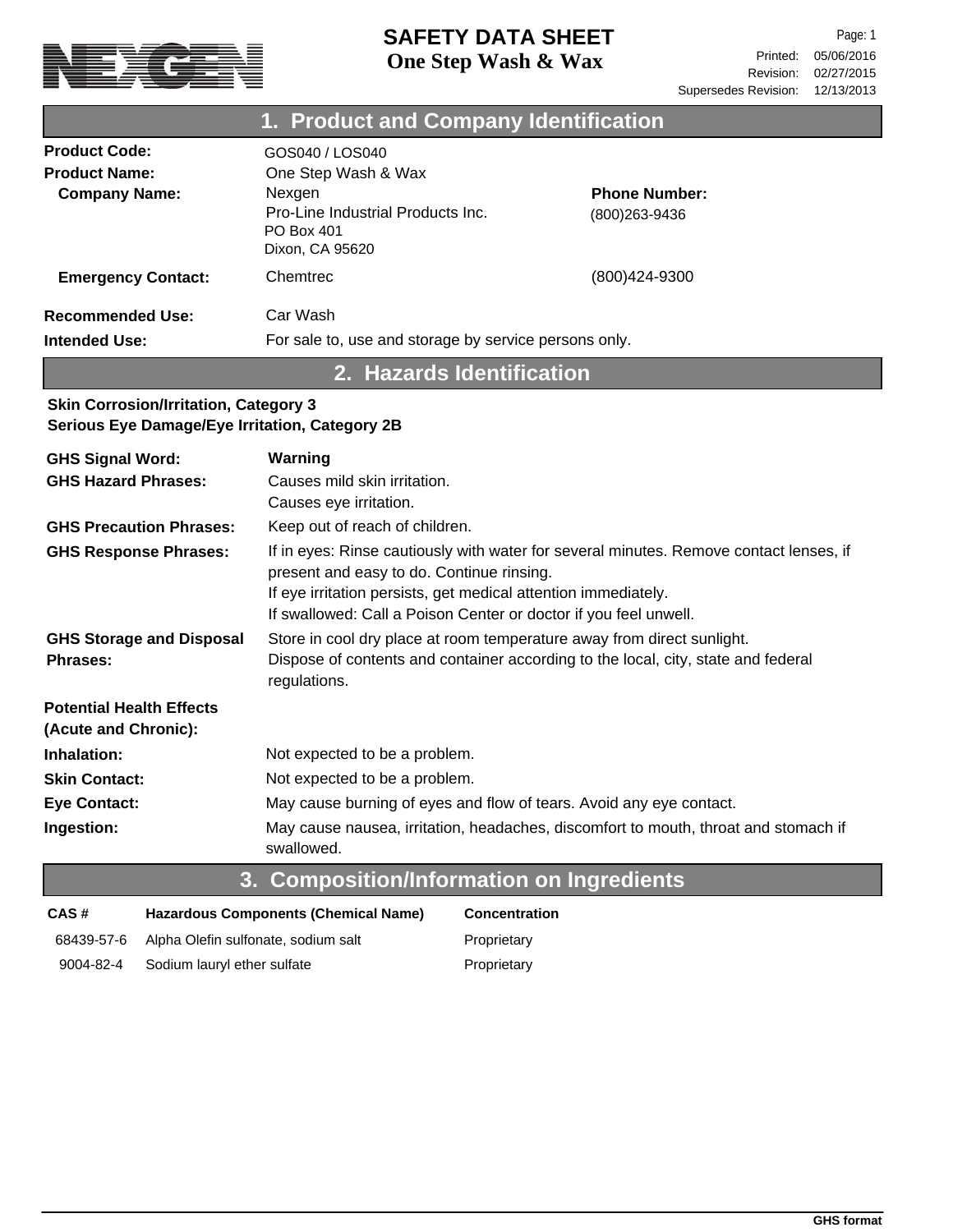

Revision: 02/27/2015 Printed: 05/06/2016 Page: 2 Supersedes Revision: 12/13/2013

#### **4. First Aid Measures**

| <b>Emergency and First Aid</b><br><b>Procedures:</b> |                                                                            |  |  |
|------------------------------------------------------|----------------------------------------------------------------------------|--|--|
| In Case of Inhalation:                               | Not expected to be a problem.                                              |  |  |
| In Case of Skin Contact:                             | Not expected to be a problem.                                              |  |  |
| In Case of Eye Contact:                              | Flush with water for 15 minutes. If irritation persists, call a physician. |  |  |
| In Case of Ingestion:                                | Drink large amounts of water. Call physician.                              |  |  |
| <b>Note to Physician:</b>                            | Treat symptomatically and supportively.                                    |  |  |
| 5. Fire Fighting Measures                            |                                                                            |  |  |
| Flash Pt:                                            | NE.                                                                        |  |  |
| <b>Explosive Limits:</b>                             | N/A<br>N.E.<br>N/A<br>N.E.<br>UEL:<br>LEL:                                 |  |  |
| <b>Autoignition Pt:</b>                              | NE.                                                                        |  |  |

**Suitable Extinguishing Media:**CO2, dry foam, water.

As in any fire, wear a self-contained breathing apparatus in pressure-demand, MSHA/NIOSH (approved or equivalent), and full protective gear. **Fire Fighting Instructions: Flammable Properties and** No data available. **Hazards:**

#### **6. Accidental Release Measures**

Absorb spill with inert material (e.g. vermiculite, sand or earth), then place in suitable container. After removal, flush contaminated area thoroughly with water. **Steps To Be Taken In Case Material Is Released Or Spilled:**

### **7. Handling and Storage**

**Precautions To Be Taken in** Avoid contact with eyes. Keep out of reach of children. **Handling:**

**Precautions To Be Taken in** Store in a cool dry place. **Storing:**

### **8. Exposure Controls/Personal Protection**

| CAS#                                               | <b>Partial Chemical Name</b>        |                    | <b>OSHA TWA</b> | <b>ACGIH TWA</b> | <b>Other Limits</b> |
|----------------------------------------------------|-------------------------------------|--------------------|-----------------|------------------|---------------------|
| 68439-57-6                                         | Alpha Olefin sulfonate, sodium salt |                    | No data.        | No data.         | No data.            |
| 9004-82-4                                          | Sodium lauryl ether sulfate         |                    | No data.        | No data.         | No data.            |
| <b>Respiratory Equipment</b><br>(Specify Type):    |                                     | None.              |                 |                  |                     |
| <b>Eye Protection:</b>                             |                                     | None.              |                 |                  |                     |
| <b>Protective Gloves:</b>                          |                                     | None.              |                 |                  |                     |
| <b>Other Protective Clothing:</b>                  |                                     | None.              |                 |                  |                     |
| <b>Engineering Controls</b><br>(Ventilation etc.): |                                     | No data available. |                 |                  |                     |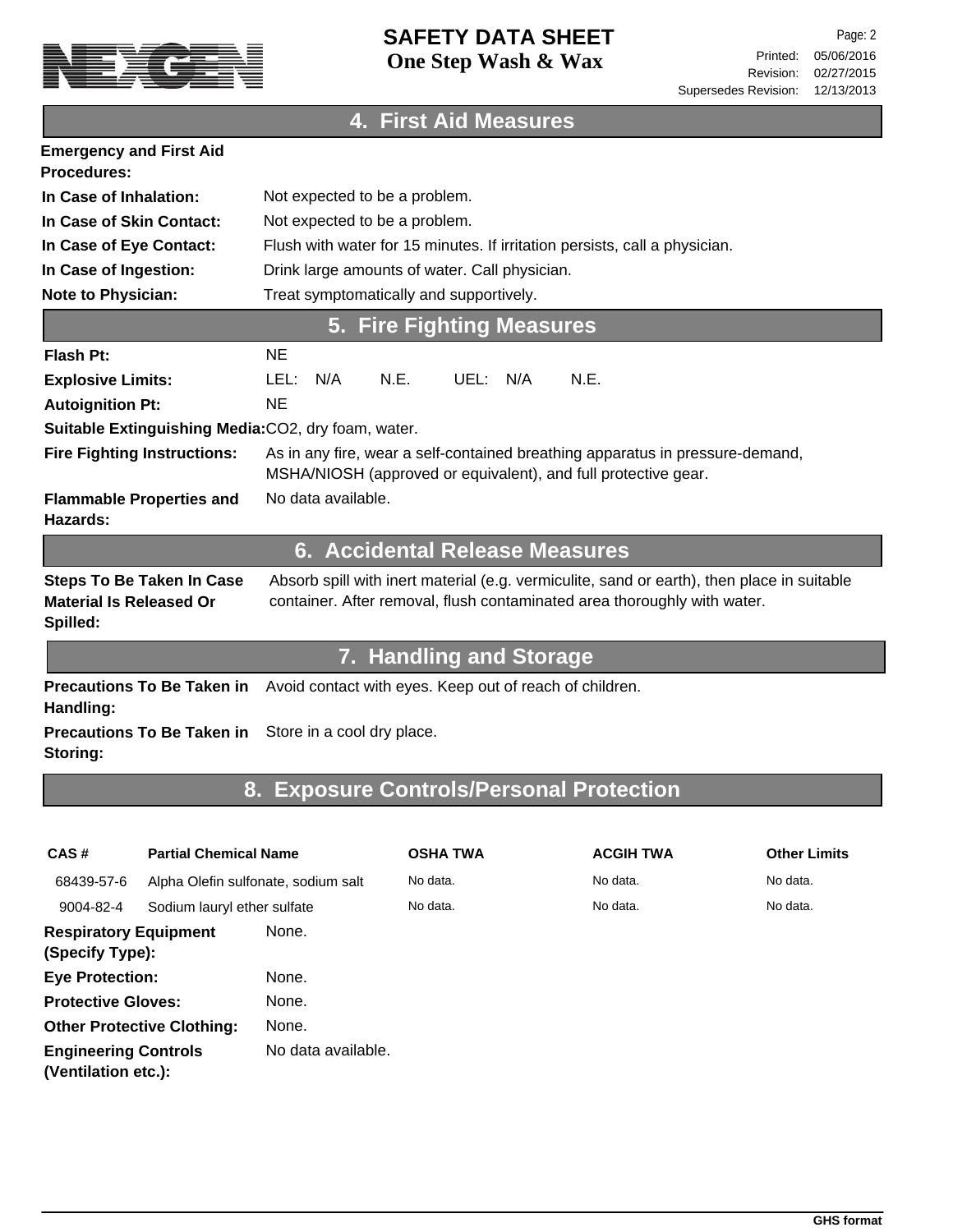

| <b>Physical and Chemical Properties</b><br>9.                                  |                                          |  |  |  |
|--------------------------------------------------------------------------------|------------------------------------------|--|--|--|
| <b>Physical States:</b>                                                        | [X] Liquid<br>[ ] Solid<br>$[$ ] Gas     |  |  |  |
| <b>Appearance and Odor:</b>                                                    | Pink color liquid with citrus fragrance. |  |  |  |
| <b>Melting Point:</b>                                                          | <b>NE</b>                                |  |  |  |
| <b>Boiling Point:</b>                                                          | $>= 212.00 F$                            |  |  |  |
| <b>Decomposition Temperature: NE</b>                                           |                                          |  |  |  |
| <b>Autoignition Pt:</b>                                                        | ΝE                                       |  |  |  |
| <b>Flash Pt:</b>                                                               | <b>NE</b>                                |  |  |  |
| <b>Explosive Limits:</b>                                                       | LEL:<br>N/A<br>N.E.<br>UEL: N/A<br>N.E.  |  |  |  |
| Specific Gravity (Water = 1):                                                  | 1.036                                    |  |  |  |
| <b>Density:</b>                                                                | 8.64 LB/GA                               |  |  |  |
| Vapor Pressure (vs. Air or                                                     | <b>NE</b>                                |  |  |  |
| mm Hg):                                                                        |                                          |  |  |  |
| Vapor Density (vs. Air = 1):                                                   | NE.                                      |  |  |  |
| <b>Evaporation Rate:</b>                                                       | <b>NE</b>                                |  |  |  |
| <b>Solubility in Water:</b>                                                    | 100%                                     |  |  |  |
| <b>Saturated Vapor</b>                                                         | NE                                       |  |  |  |
| <b>Concentration:</b>                                                          |                                          |  |  |  |
| <b>Viscosity:</b>                                                              | 250 cps                                  |  |  |  |
| pH:                                                                            | $7.0 - 9.0$                              |  |  |  |
| <b>Percent Volatile:</b>                                                       | No data.                                 |  |  |  |
| VOC / Volume:                                                                  | 0.0000 G/L                               |  |  |  |
| <b>10. Stability and Reactivity</b>                                            |                                          |  |  |  |
| Stability:                                                                     | Unstable [ ]<br>Stable [X]               |  |  |  |
| <b>Conditions To Avoid -</b><br>Instability:                                   | None.                                    |  |  |  |
| Incompatibility - Materials To Cationic materials, strong oxidizers.<br>Avoid: |                                          |  |  |  |
| Hazardous Decomposition Or CO, CO2.<br><b>Byproducts:</b>                      |                                          |  |  |  |
| <b>Possibility of Hazardous</b><br><b>Reactions:</b>                           | Will occur [ ]<br>Will not occur [X]     |  |  |  |
| <b>Conditions To Avoid -</b><br><b>Hazardous Reactions:</b>                    | None.                                    |  |  |  |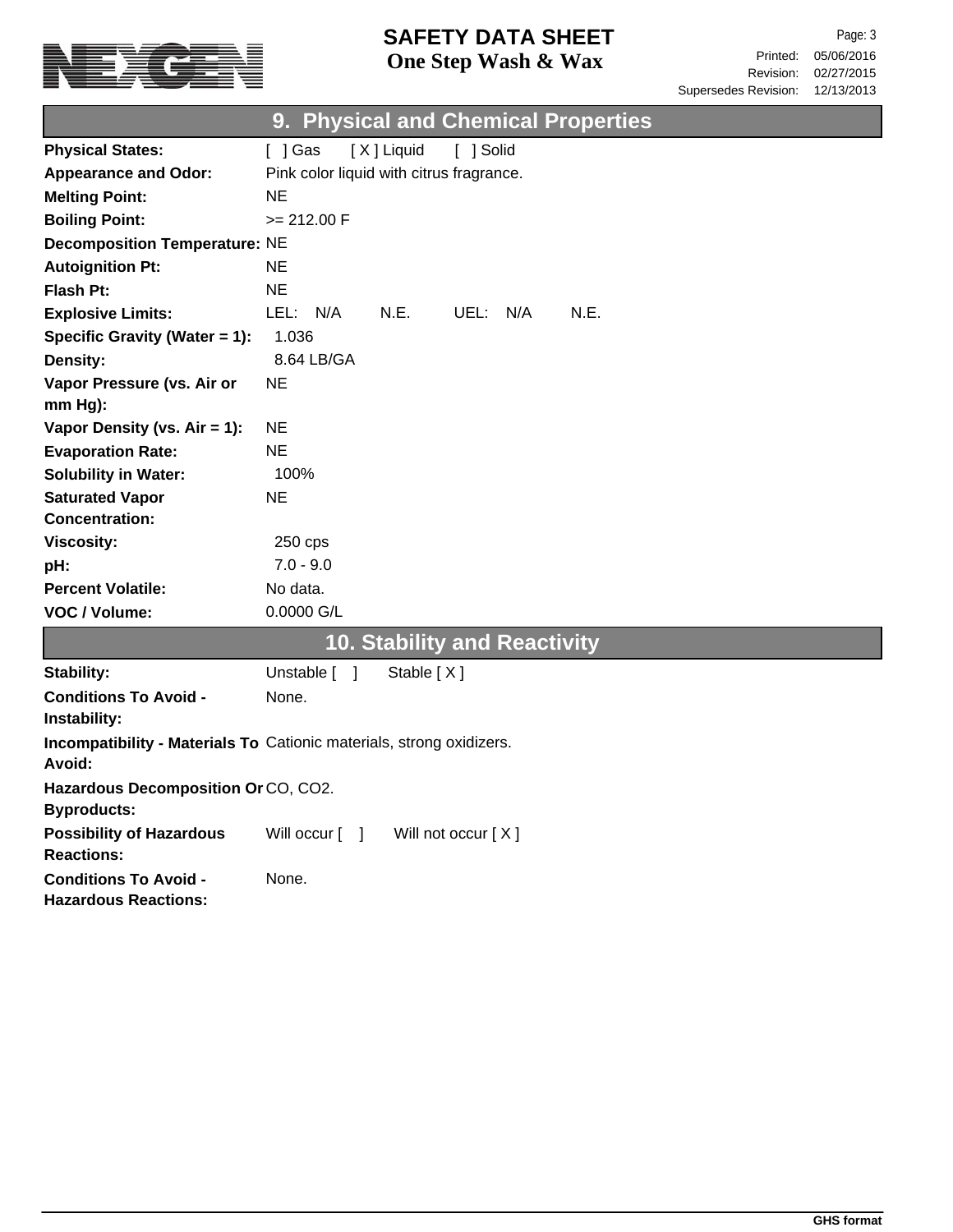

| <b>11. Toxicological Information</b>                                          |                                                                                                                                                                                 |                                                                                                                                                                                                                                                                                                                                                              |            |             |              |             |
|-------------------------------------------------------------------------------|---------------------------------------------------------------------------------------------------------------------------------------------------------------------------------|--------------------------------------------------------------------------------------------------------------------------------------------------------------------------------------------------------------------------------------------------------------------------------------------------------------------------------------------------------------|------------|-------------|--------------|-------------|
| <b>Toxicological Information:</b>                                             |                                                                                                                                                                                 | No data available.<br>CAS# 9004-82-4:<br>Acute toxicity, LD50, Oral, Rat, 1600. MG/KG.<br>Results:<br>Behavioral: Coma.<br>Lungs, Thorax, or Respiration: Dyspnea.<br>Nutritional and Gross Metabolic: Changes in: Metabolic acidosis.<br>- Journal of the American College of Toxicology., Mary Ann Liebert, Inc., New York, NY,<br>Vol/p/yr: 2(5), 1, 1983 |            |             |              |             |
| CAS#<br><b>Hazardous Components (Chemical Name)</b>                           |                                                                                                                                                                                 |                                                                                                                                                                                                                                                                                                                                                              | <b>NTP</b> | <b>IARC</b> | <b>ACGIH</b> | <b>OSHA</b> |
| 68439-57-6                                                                    |                                                                                                                                                                                 | Alpha Olefin sulfonate, sodium salt                                                                                                                                                                                                                                                                                                                          | n.a.       | n.a.        | n.a.         | n.a.        |
| 9004-82-4                                                                     | Sodium lauryl ether sulfate                                                                                                                                                     |                                                                                                                                                                                                                                                                                                                                                              | n.a.       | n.a.        | n.a.         | n.a.        |
| 12. Ecological Information                                                    |                                                                                                                                                                                 |                                                                                                                                                                                                                                                                                                                                                              |            |             |              |             |
| <b>Results of PBT and vPvB</b><br>assessment:                                 |                                                                                                                                                                                 | CAS# 9004-82-4:<br>Not reported., Cuvie, Tangleweed (Laminaria hyperborea), adult(s), 100000. UG/L, 24 H,<br>Cell(s), Water temperature: 10.00 C C.<br>Results:<br>No observed effect.<br>- The Effect of Marine Pollutants on Laminarea hyperboria, Hopkins, R., and J.M. Kain,<br>1971                                                                     |            |             |              |             |
|                                                                               |                                                                                                                                                                                 | <b>13. Disposal Considerations</b>                                                                                                                                                                                                                                                                                                                           |            |             |              |             |
|                                                                               | <b>Waste Disposal Method:</b><br>Dispose of contents and container according to the local, city, state and federal<br>regulations.                                              |                                                                                                                                                                                                                                                                                                                                                              |            |             |              |             |
|                                                                               |                                                                                                                                                                                 | <b>14. Transport Information</b>                                                                                                                                                                                                                                                                                                                             |            |             |              |             |
| <b>DOT Hazard Class:</b><br><b>UN/NA Number:</b><br><b>TDG Shipping Name:</b> | <b>LAND TRANSPORT (US DOT):</b><br><b>LAND TRANSPORT (Canadian TDG):</b><br><b>MARINE TRANSPORT (IMDG/IMO):</b><br><b>IMDG/IMO Shipping Name:</b><br>AIR TRANSPORT (ICAO/IATA): | DOT Proper Shipping Name: Not regulated as a hazardous material.<br>Not Regulated.<br>Not Regulated.                                                                                                                                                                                                                                                         |            |             |              |             |

**ICAO/IATA Shipping Name:** Not Regulated.